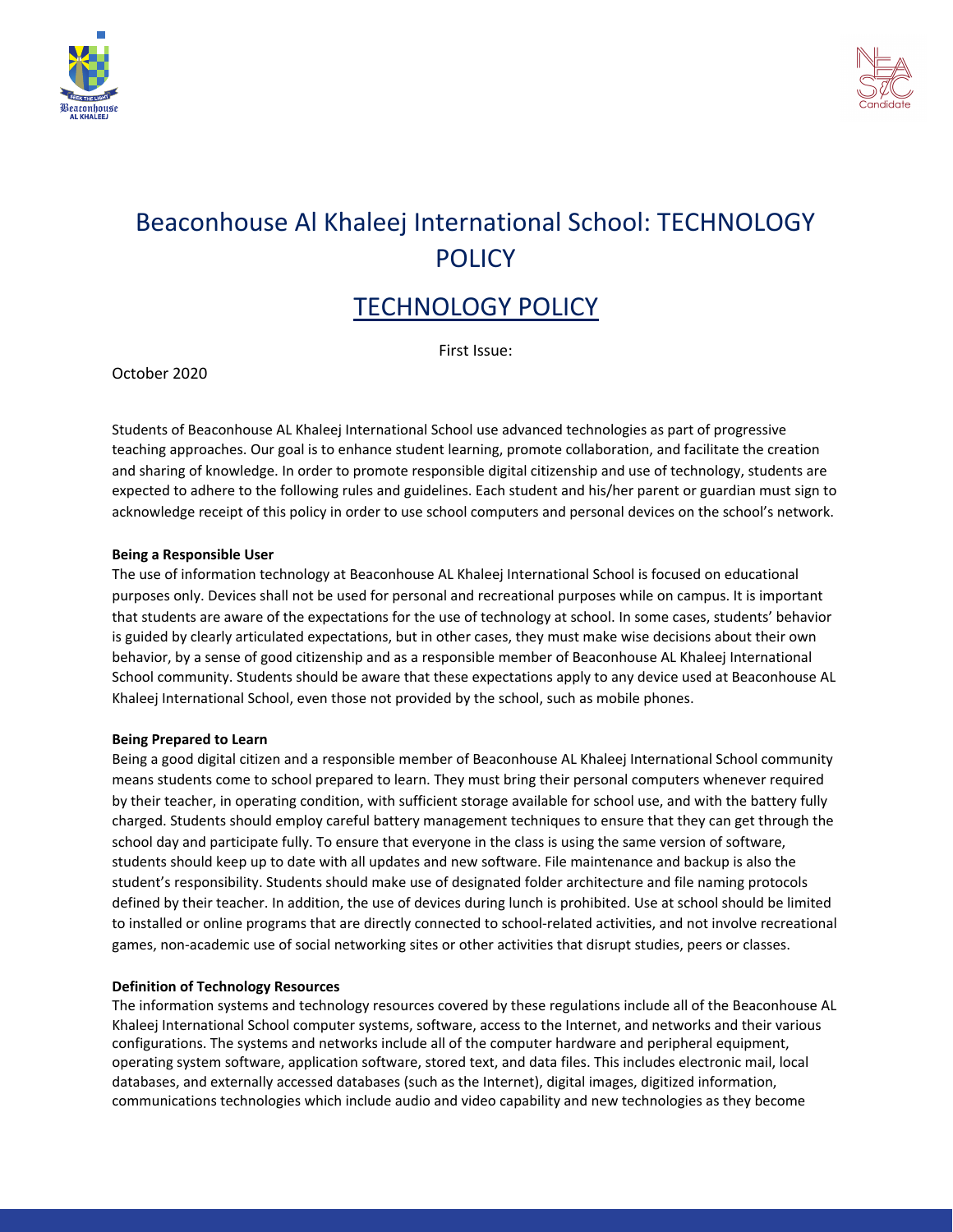



available. Beaconhouse AL Khaleej International School reserves the right to monitor all technology resource activity.

# **Authorized Use**

- Authorized use of Beaconhouse AL Khaleej International School technology and the Internet shall be governed by administrative procedures developed by Beaconhouse AL Khaleej International School Leadership.
- Access to Beaconhouse AL Khaleej International School technological resources will be granted only upon receipt of the appropriate consent form agreeing to adhere to the Responsible Use guidelines.
- Beaconhouse AL Khaleej International School Technology Resources are a part of Beaconhouse AL Khaleej International School curriculum and have not been provided as a public access service or a public forum. The school has the right to place restrictions on the material that users access and post through its technological resources. Users of these resources are expected to follow the general use policy, any rules found in Beaconhouse AL Khaleej International School or school handbooks, teacher or administrative directives and all applicable local and international laws.

#### **No Expectation of Privacy**

All technological resources, along with associated network wiring and management devices, are owned in their entirety by Beaconhouse AL Khaleej International School. All information, correspondence and communication contained in the files that reside on Beaconhouse AL Khaleej International School technological resources, or that was sent or received using Beaconhouse AL Khaleej International School Technology resources, are owned by Beaconhouse AL Khaleej International School. Therefore:

- All electronic devices connected to the schools' network are subject to monitoring by teachers or IT department staff. Student use of the school network is monitored on a regular basis. Beaconhouse AL Khaleej International School reserves the right to inspect school-issued devices and electronic media, and to carry out appropriate disciplinary action in cases of student misconduct.
- Users waive their right to privacy with respect to their files and communications and consent to access and disclosure to them by authorized Beaconhouse AL Khaleej International School personnel and those external personnel designated by the school Leadership. Authorized Beaconhouse AL Khaleej International School personnel shall be identified by the Principal and shall include, but not be limited to, the Vice Principals, Section Heads, and Department Heads. Technical support personnel also have access to files while performing their roles.

#### **Student Responsibilities**

- Students utilizing Beaconhouse AL Khaleej International School provided technology resources must first have the permission of and be supervised by Beaconhouse AL Khaleej International School staff. Individual students are responsible for their use of the network. Students must practice appropriate behavior and judgment when online or using other technology resources just as they do in a classroom or other areas of the school. The same general rules for behavior and communication apply. Since network communication is often public, students are responsible for behaving as appropriately on the network as they are in school. Students may be disciplined up to, and including expulsion from school for inappropriate use.
- All resources must be handled with care. Hardware and software must not be modified, abused or misused in any way. Students shall not load anything onto Beaconhouse AL Khaleej International School network or Internet without prior approval. Students are responsible for reporting any unauthorized software that they observe on the network. Failure to report to their teacher may result in disciplinary action.
- Students shall not use Beaconhouse AL Khaleej International School electronic mail communication for personal messages, anonymous messages, or communications unrelated to the school program. Students may be disciplined up to, and including, expulsion from school for the creation of inappropriate e-mails sent via the school network and may also be disciplined up to, and including, expulsion from school for receiving and not reporting inappropriate e-mail.
- Students shall respect the privacy rights of others and shall not attempt to access any electronic mail communications not directed to them or intended to be received by them.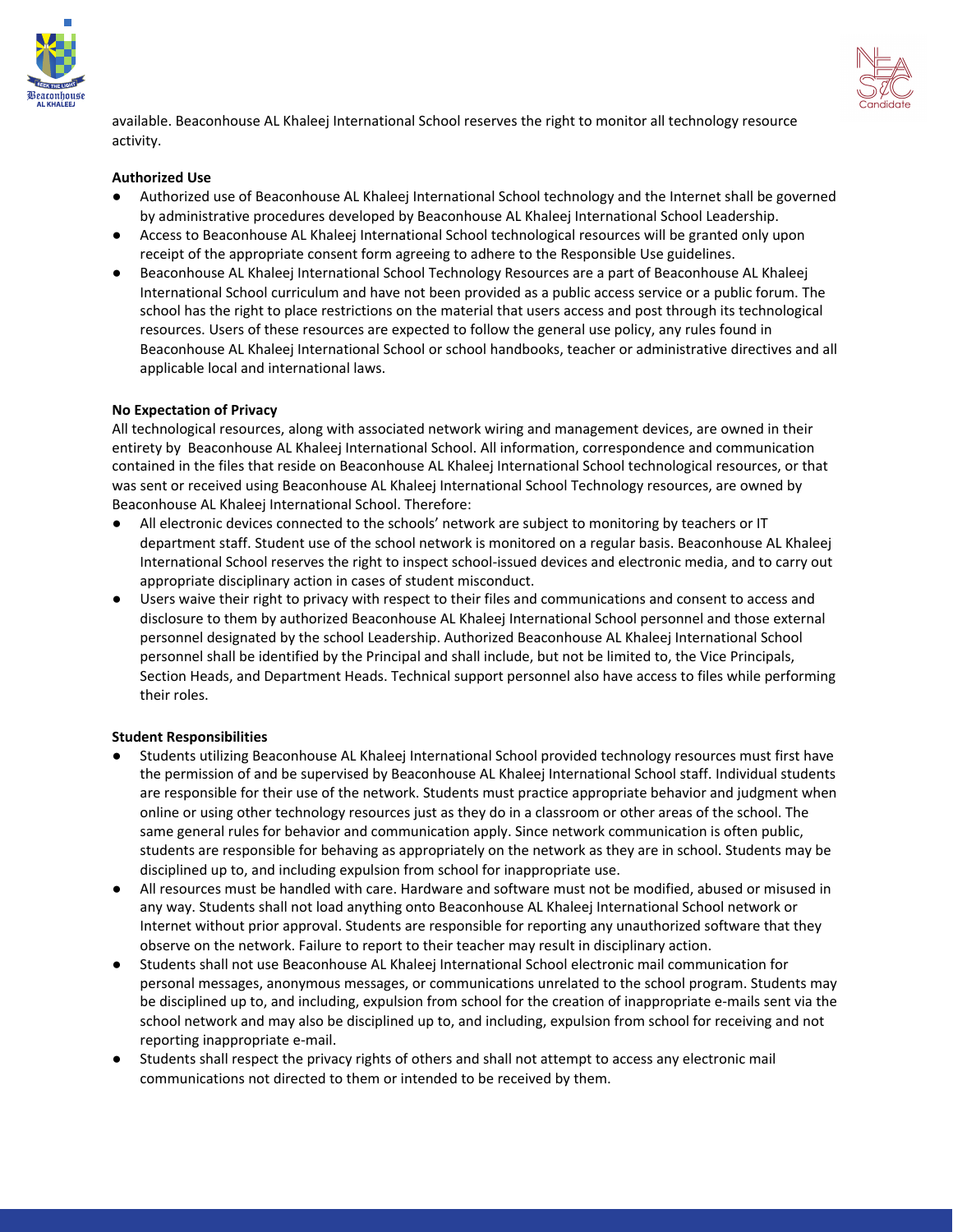



- Students shall not use the Beaconhouse AL Khaleej International School computer network or Beaconhouse AL Khaleej International School means of access to the Internet:
	- to view or post material that is extremist, adult, or contrary to UAE social values.
	- to engage in behavior that is considered harassing or bullying.
	- for personal, financial or commercial gain.
- Network passwords are to be used exclusively by the authorized owner of the password. Passwords must never be shared with others. Students shall not attempt to gain access to others passwords, modify the passwords of other individuals, attempt to gain access to any files or other data belonging to others or misrepresent others on the network. Disclosure of an individual password or utilization of another student's password or attempting to gain access to files and data of others shall be the basis for disciplinary action. If you are logged into the network, leaving a computer not password protected enables anyone to potentially access your files which makes you responsible. The owner of a password shall be responsible for actions using the password.
- Students shall not attempt to access Beaconhouse AL Khaleej International School network or technological resources in a way that compromises the security of the network by trying to gain unauthorized access or going beyond authorized access to Beaconhouse AL Khaleej International School resources.
- Students are responsible to inform professional staff of any unauthorized use of their password, any unauthorized installation of software, the receipt of inappropriate electronic transmissions, knowledge of any copyright violations, and any other inappropriate issues involving use of hardware or access.

# **Protecting Your Identity & Personal Information**

With the ubiquity of information networks, safeguarding your personal information is extremely important. Once information goes on the Internet, it is likely that it will remain there for a very long time. Personal information also extends beyond names, phone numbers, student ID numbers and addresses, but to things such as usernames and passwords as well. As such, it is important that students treat their own and others' personal information with great care. Students should never share user accounts or passwords, especially those that are close to their identity (e.g., email, Beaconhouse AL Khaleej International School accounts, social networks). All personal information, such as home addresses, phone numbers and full names, should always be kept private.

#### **Internet Filtering**

Beaconhouse AL Khaleej International School subscribes to an Internet filtering system to filter out sites with content considered unacceptable for educational use. While using Beaconhouse AL Khaleej International School technology resources, no user may attempt to bypass this filtering system or attempt to access the Internet in any other way. It is recognized that no filtering software is completely reliable. Beaconhouse AL Khaleej International School does not represent that users will not have access to inappropriate or objectionable material. The responsibility for appropriate use of the Internet lies with the user.

#### **Software & Hardware Use and Installation**

- Only authorized persons (Technology Team) are permitted to install software and/or hardware on Beaconhouse AL Khaleej International School technological resources.
- No software or hardware is to be installed on Beaconhouse AL Khaleej International School resources without the licensing agreement that allows the installation. Users must not connect or install any computer hardware or software which is their own personal property to or on Beaconhouse AL Khaleej International School resources without prior approval of Beaconhouse AL Khaleej International School level administrators. Users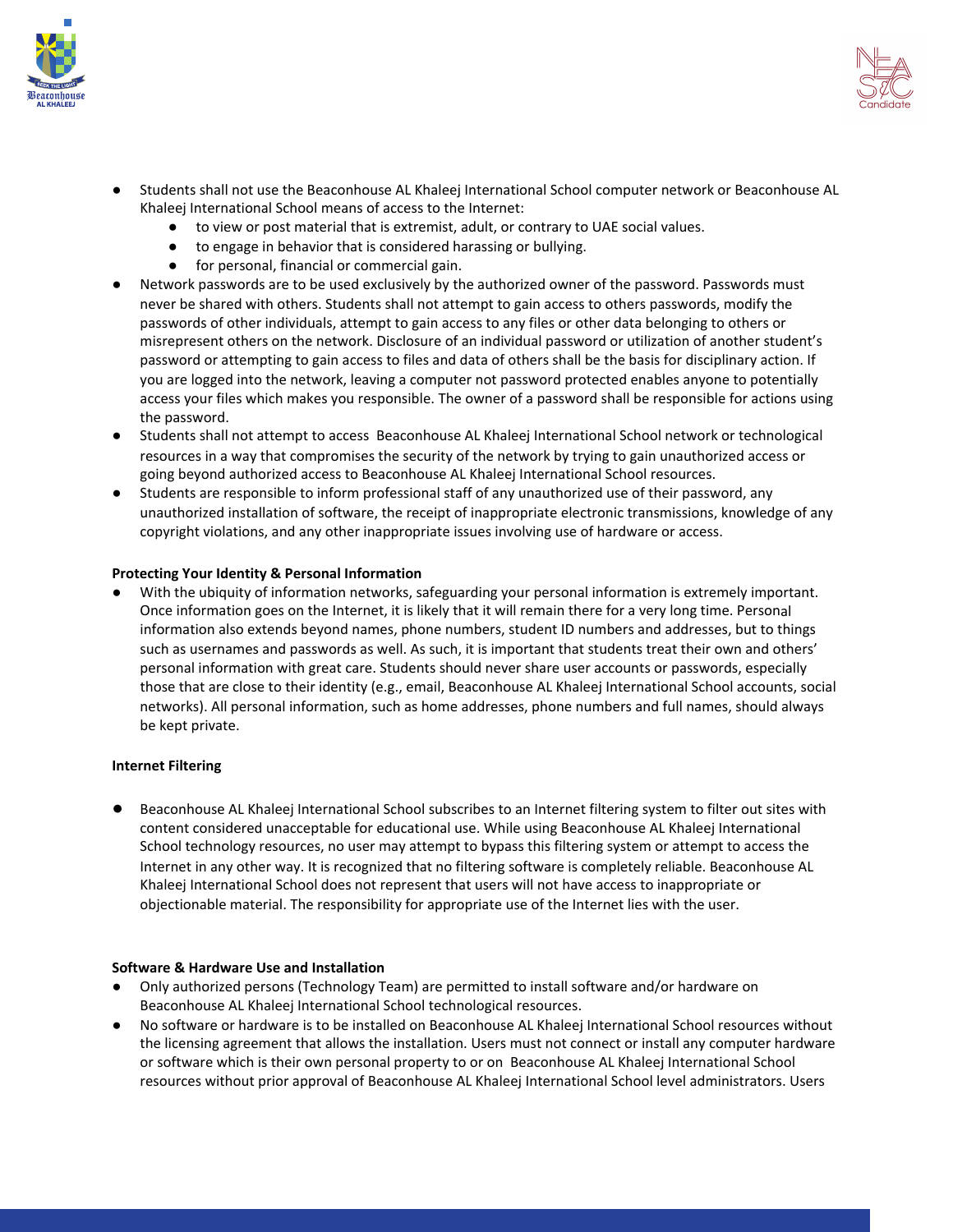



must not download any material or software from the Internet without the approval of Beaconhouse AL Khaleej International School level administrators.

- Beaconhouse AL Khaleej International School Technology Team is responsible only for installing Beaconhouse AL Khaleej International School purchased and approved software. Assistance with installing and troubleshooting personally purchased software that has been approved by an administrator will be available by the Technology Team as time permits and as Beaconhouse AL Khaleej International School resources allow. It is the policy of Beaconhouse AL Khaleej International School to abide by all software licensing agreements and Beaconhouse AL Khaleej International School Technology Team will be responsible for maintaining a licensing agreement file.
- At times, it is necessary for Beaconhouse AL Khaleej International School Technology Team to reformat hard drives of school owned devices. Reformatting completely erases all contents of a hard drive. Beaconhouse AL Khaleej International School software will be reinstalled, but the Beaconhouse AL Khaleej International School Technology Team will not reinstall unapproved copies of software nor will they be able to retrieve any data files. Users are personally responsible for making backups of any data files that may have been stored on a local hard drive.

# **Personal Electronic Devices**

- Students who are authorized to bring personal electronic devices are responsible for the safety and security of those items. Responsibility for the maintenance and repair of the equipment rests solely with the owner. Any damage to the equipment is the responsibility of the individual.
- All use of personal electronic devices must be with the approval of the classroom teacher or supervising staff member.
- Any electronic device that can connect in any way to Beaconhouse AL Khaleej International School wired or wireless network is considered a computing device under this policy. For the purposes of the guidelines in this document, personal computing devices are treated as Beaconhouse AL Khaleej International School owned computing devices. In particular, note that some uses of a computing device that are considered acceptable at home or on another system may not be acceptable when utilizing Beaconhouse AL Khaleej International School network.
- Beaconhouse AL Khaleej International School retains the right to determine where and when personal computing devices may be connected to the network.

# **Copyright Issues**

- Users must abide by all copyright laws and their accompanying guidelines and respect the rights of copyright owners. Copyright infringement occurs when a user inappropriately reproduces a work that is protected by a copyright.
- Under the "fair use" doctrine, unauthorized reproduction or use of copyrighted materials is permissible for such purposes as criticism, comment, news reporting, teaching, scholarship or research. All users must follow the "Fair Use" guidelines when using information gained from the Internet.
- Users shall not plagiarize. This also applies to works that are found on the Internet or through other electronic resources. Plagiarism is presenting the ideas or writings of others as one's own. It is important for users of technology to cite sources used in papers and presentations both from an ethical and legal standpoint.

#### **Community Awareness**

**●** All students are members of Beaconhouse AL Khaleej International School community and have a social obligation to protect community resources, such as bandwidth. As such, participating in activities that use up excessive bandwidth, such as peer-to-peer file sharing, is strictly prohibited at school. Additionally, computer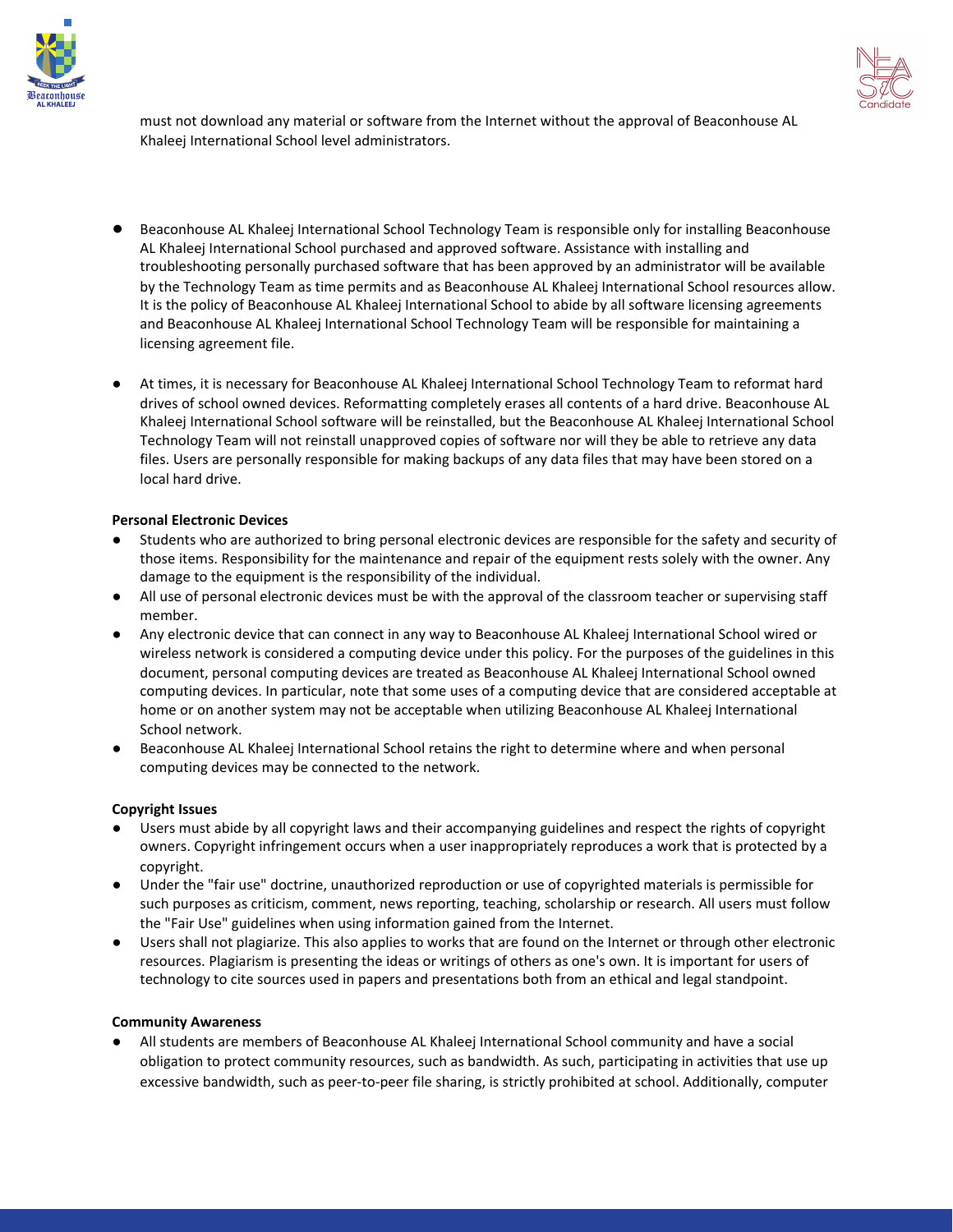



use should not be disruptive to other students who are working nearby; students are must use headphones when listening to audio. Students may personalize their computer carrying case, but any stickers or other markings should not be offensive to others. Students may not have desktop wallpaper that is offensive to Islamic values. They may not remove identifying barcode tags affixed to the device by the IT Department.

**●** Students should also be aware that individual teachers will have different protocols for classroom use of devices and it is the student's responsibility to be aware of these and adhere to them.

#### **Sharing Work Online**

**●** Students may share their work in a variety of teacher approved online spaces and are expected to act safely by keeping personal information private. When they share their work online, they are expected to treat those spaces as classroom spaces. Language or images that are inappropriate for class are not appropriate online. When providing or receiving feedback on electronic assignments students should communicate ethically and responsibly. Images or videos of students, or their work, may be published or utilized in various electronic resources, including the school website and other online platforms, as well as in print media, including teaching and school promotional materials. If a student's work is shared, only the first name and grade will be included as credit. Parents and students who have requested an additional level of privacy will not have student work posted in a public forum.

#### **Photography and Videos**

While there will certainly be times when taking photographs / videos in a lesson or as part of a club is encouraged as a learning or reflection tool, all students are expected to respect individual privacy. Photos / videos of teachers or other students or work in the classroom should only be taken after permission has been sought and granted by the teacher and person / people in the photograph. As a part of this process, students should make it clear what the intended use of the photograph will be. Photos and videos should never be posted on social media or online.

# **Keeping Health & Balance in Mind**

● The use of information technology is meant to be a positive, enriching resource to enhance learning and creativity. However, it is recognized that computers, mobile devices and other technologies can sometimes have a disruptive effect on a person's behavior and well-being. Proper usage of technology should never cause pain, fatigue or other physical or mental ailments. Additionally, while technology can be an engaging way to spend time, it can take up time that could be better used for studying or working with friends. Instead of watching videos and surfing the web, reading a good book or talking with friends and teachers may be a better choice. Students should find a comfort zone that strikes a healthy balance between online and offline activity.

# **Parent/Guardian Responsibility**

It is the responsibility of the parent/guardian to:

- Read the technology use guidelines and Beaconhouse AL Khaleej International School policies as they apply to network/Internet access and agree to their son/daughter's access by signing the consent form.
- Be aware of the contents of the policy set out by Beaconhouse AL Khaleej International School for unacceptable and inappropriate use.
- Be aware of the risks inherent in that access, while encouraging safe and acceptable practices.
- Be responsible for any damage or loss of Beaconhouse AL Khaleej International School equipment.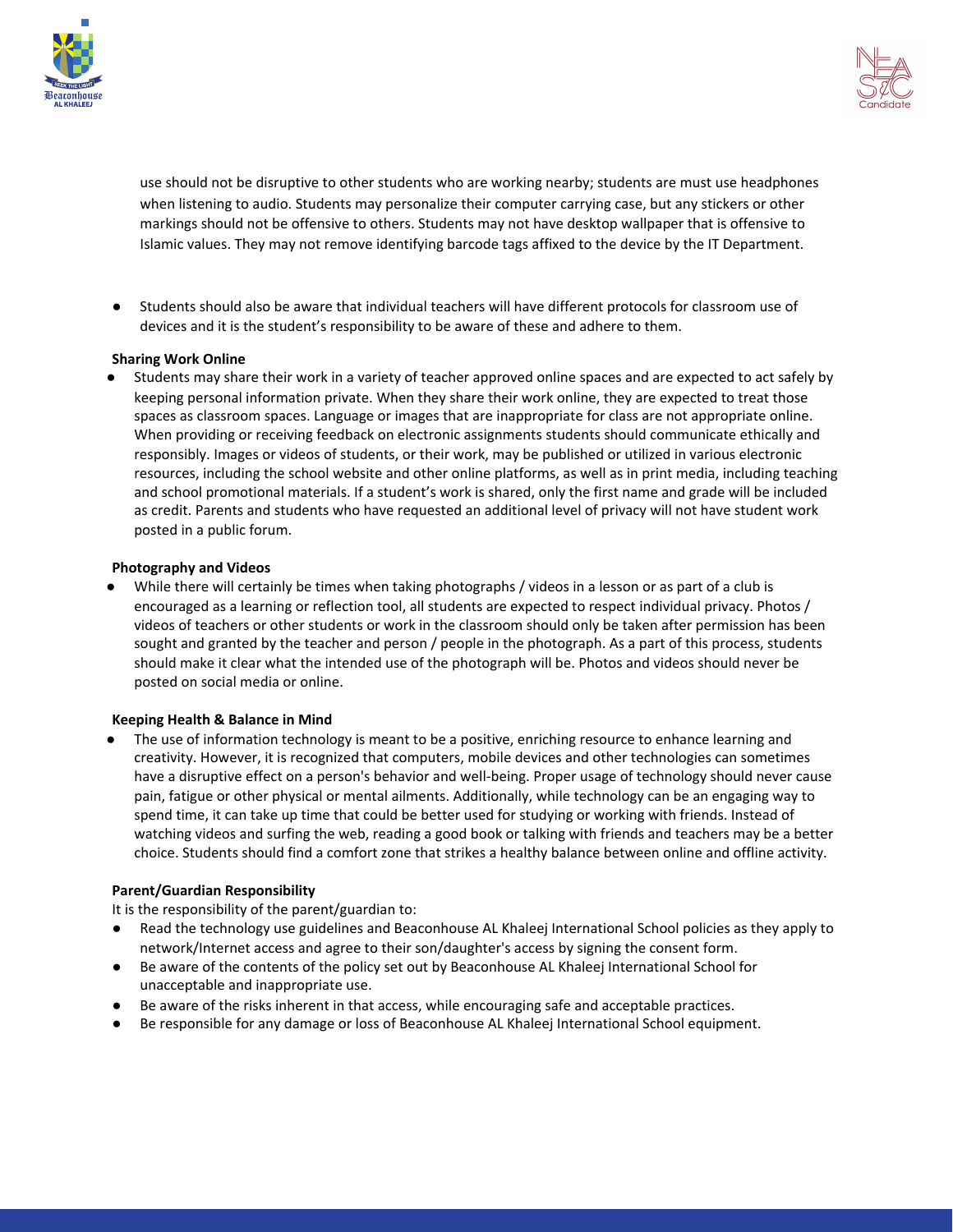



# **Beaconhouse AL Khaleej International School Responsibility**

- Although it is Beaconhouse AL Khaleej International School goal to develop responsible users of technology, it must be understood that making network and Internet access available, even with the use of an Internet filtering service, carries with it the potential that network users will encounter sources that may be considered controversial or inappropriate. Because of this Beaconhouse AL Khaleej International School is not liable or responsible for the accuracy or suitability of any information that is retrieved through technology. Additionally, because no technology is guaranteed to be error-free or totally dependable, Beaconhouse AL Khaleej International School is not responsible for any information that may be lost, damaged or unavailable due to technical difficulties.
- Again, it is important to remember that the use of Beaconhouse AL Khaleej International School technology is a privilege and not a right. Because of this, Beaconhouse AL Khaleej International School has the right to determine consequences for the abuse and/or misuse of its technological resources or properties.
- Students and their parents should carefully review this agreement and the attached policy and procedures regarding permissible use of Beaconhouse AL Khaleej International School computers and access to the Internet using Beaconhouse AL Khaleej International School means of access. Parents and students should sign this agreement where indicated to evidence their agreement to follow Beaconhouse AL Khaleej International School rules and regulations set forth in Beaconhouse AL Khaleej International School policy and procedures regarding permissible computer use. Students will be allowed to use Beaconhouse AL Khaleej International School computers and to access the Internet using Beaconhouse AL Khaleej International School means pursuant to this policy and procedures after they have returned this agreement signed by the student and his/her parent or guardian.

# **Agreement Regarding Permissible Computer Use:**

# **Student**

- I have read and understand Beaconhouse AL Khaleej International School's policy and procedures regarding acceptable use of Beaconhouse AL Khaleej International School computers and its access to the Internet using Beaconhouse AL Khaleej International School means of access.
- I consent to monitoring and inspection by school staff and administration of my use of Beaconhouse AL Khaleej International School computers and Beaconhouse AL Khaleej International School means of access including any and all electronic mail communications I make or attempt to make or I receive and all materials I download or access.
- I agree to follow Beaconhouse AL Khaleej International School rules and regulations regarding permissible computer use.
- I understand that failure to follow Beaconhouse AL Khaleej International School rules and regulations regarding permissible computer use will result in appropriate disciplinary action that may include loss of computer access privileges.

\_\_\_\_\_\_\_\_\_\_\_\_\_\_\_\_\_\_\_\_\_\_\_\_\_\_\_\_

Student Name (Please Print) Homeroom

\_\_\_\_\_\_\_\_\_\_\_\_\_\_\_\_\_\_\_\_\_\_\_\_\_\_\_\_